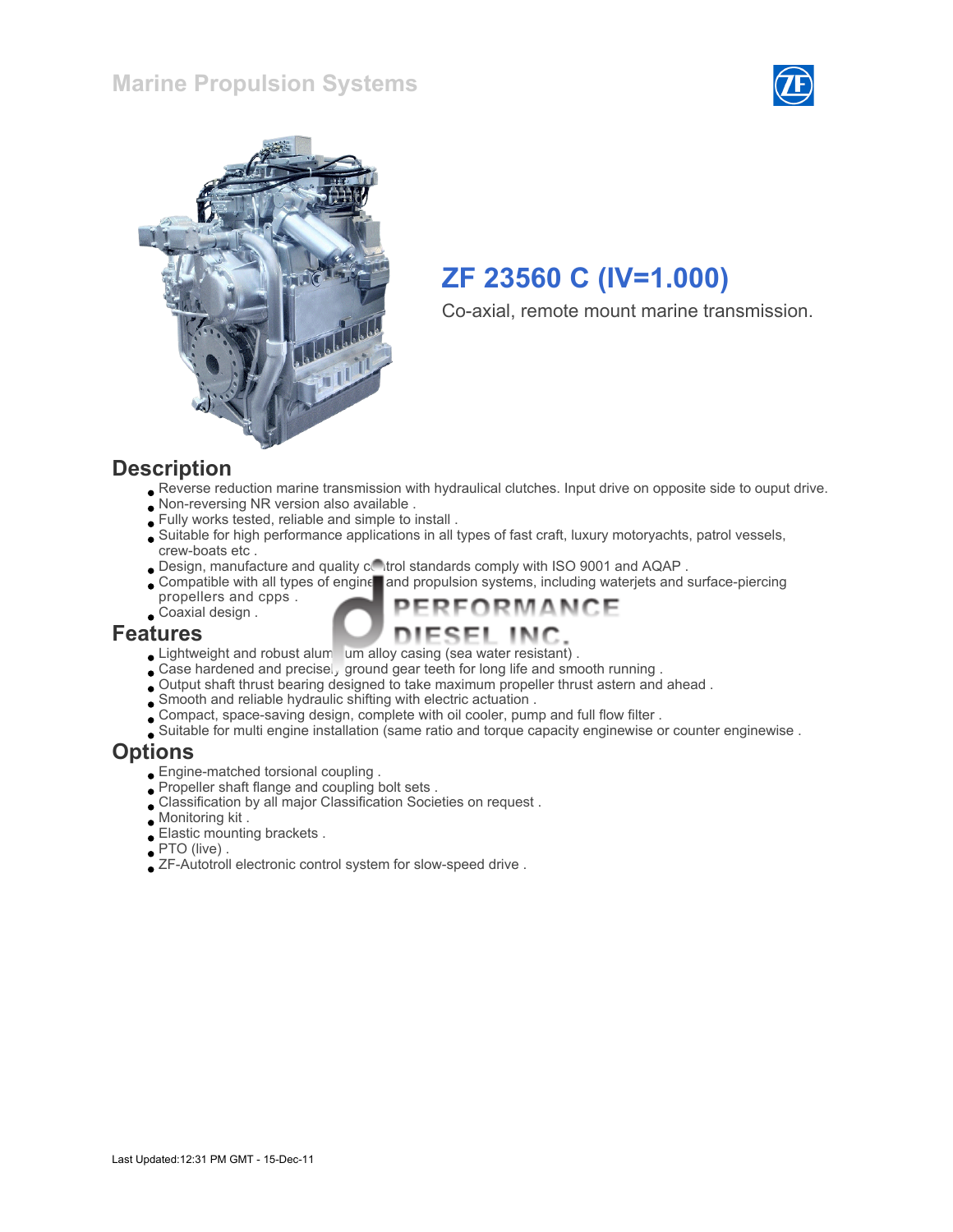# ZF 23560 C (IV=1.000) Ratings

## Light Duty

| RATIOS                   | <b>MAX. TORQUE POWER/RPM</b><br><b>INPUT POWER CAPACITY</b> |                                                                              |            |    |          |    |           |    |           |    | MAX.       |
|--------------------------|-------------------------------------------------------------|------------------------------------------------------------------------------|------------|----|----------|----|-----------|----|-----------|----|------------|
|                          | Nm                                                          | ftlb                                                                         | <b>kW</b>  | hp | kW.      | hp | <b>kW</b> | hp | <b>kW</b> | hp | <b>RPM</b> |
|                          | 1800 rpm                                                    |                                                                              | 2000 rpm 1 |    | 2100 rpm |    |           |    |           |    |            |
|                          |                                                             | 25440   18764   2.6639 3.5723 4795   6430   5328   7145   5594   7502   2100 |            |    |          |    |           |    |           |    |            |
| $*$ Consaint Order Datio |                                                             |                                                                              |            |    |          |    |           |    |           |    |            |

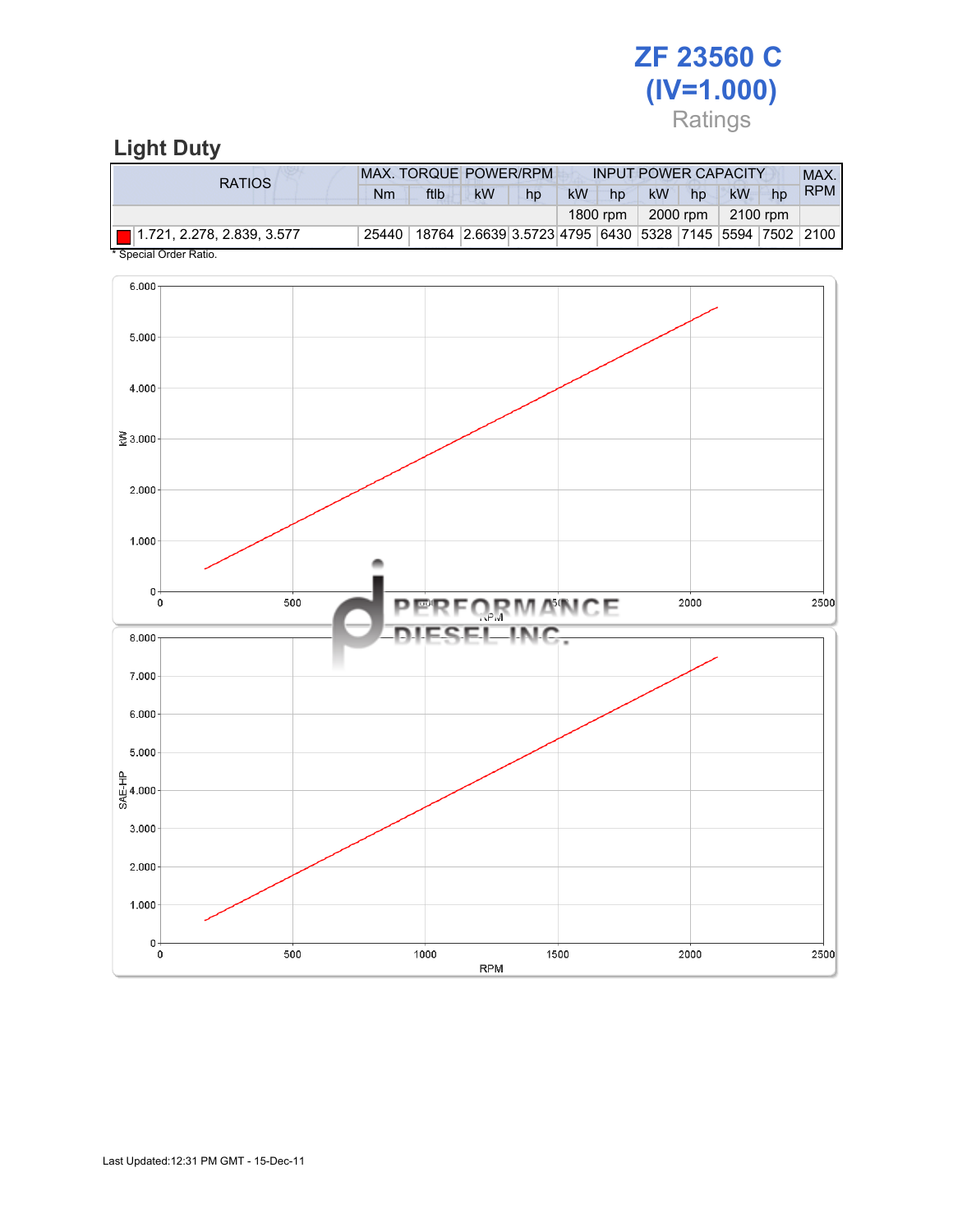# ZF 23560 C (IV=1.000) Ratings

## Medium Duty

| RATIOS                                 | <b>MAX. TORQUE POWER/RPM</b> |      |                                                        |    |           |    | <b>INPUT POWER CAPACITY</b> |    |    |    | MAX.       |
|----------------------------------------|------------------------------|------|--------------------------------------------------------|----|-----------|----|-----------------------------|----|----|----|------------|
|                                        | Nm                           | ftlb | <b>kW</b>                                              | hp | <b>kW</b> | hp | <b>kW</b>                   | hp | kW | hp | <b>RPM</b> |
|                                        | 1600 rpm                     |      | 1800 rpm                                               |    | 2050 rpm  |    |                             |    |    |    |            |
| $\boxed{ }$ 1.721, 2.278, 2.839, 3.577 | 21501                        |      | 15858 2.2514 3.0192 3602 4831 4053 5435 4615 6189 2100 |    |           |    |                             |    |    |    |            |
| * Special Order Ratio.                 |                              |      |                                                        |    |           |    |                             |    |    |    |            |

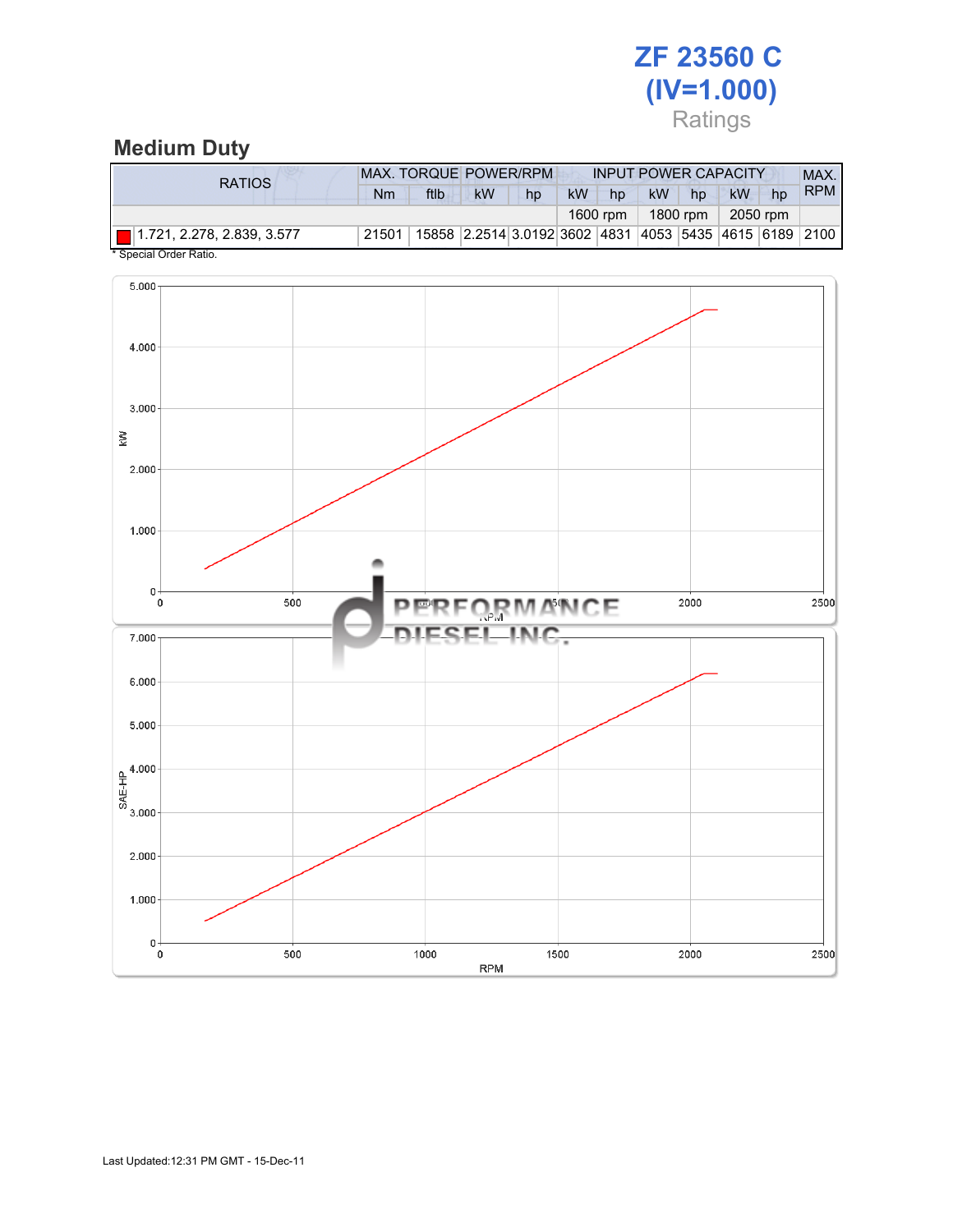# ZF 23560 C (IV=1.000) Ratings

## Continuous Duty

|                           | <b>RATIOS</b>              | MAX. TORQUE POWER/RPM<br><b>INPUT POWER CAPACITY</b> |      |                                                   |    |           |          |    |          |    |          | MAX.       |
|---------------------------|----------------------------|------------------------------------------------------|------|---------------------------------------------------|----|-----------|----------|----|----------|----|----------|------------|
|                           |                            | <b>Nm</b>                                            | ftlb | kW                                                | hp | <b>kW</b> | hp       | kW | hp       | kW | hp       | <b>RPM</b> |
|                           |                            |                                                      |      |                                                   |    |           | 1200 rpm |    | 1600 rpm |    | 1800 rpm |            |
|                           | 1.721, 2.278, 2.839, 3.577 | 17001                                                |      | 12539 1.7802 2.3873 2136 2865 2848 3820 3204 4297 |    |           |          |    |          |    |          | 1800       |
|                           | * Special Order Ratio.     |                                                      |      |                                                   |    |           |          |    |          |    |          |            |
| 3.500                     |                            |                                                      |      |                                                   |    |           |          |    |          |    |          |            |
| $3.000 -$                 |                            |                                                      |      |                                                   |    |           |          |    |          |    |          |            |
| $2.500 -$                 |                            |                                                      |      |                                                   |    |           |          |    |          |    |          |            |
| $2.000 -$<br>ΚŇ,<br>1.500 |                            |                                                      |      |                                                   |    |           |          |    |          |    |          |            |

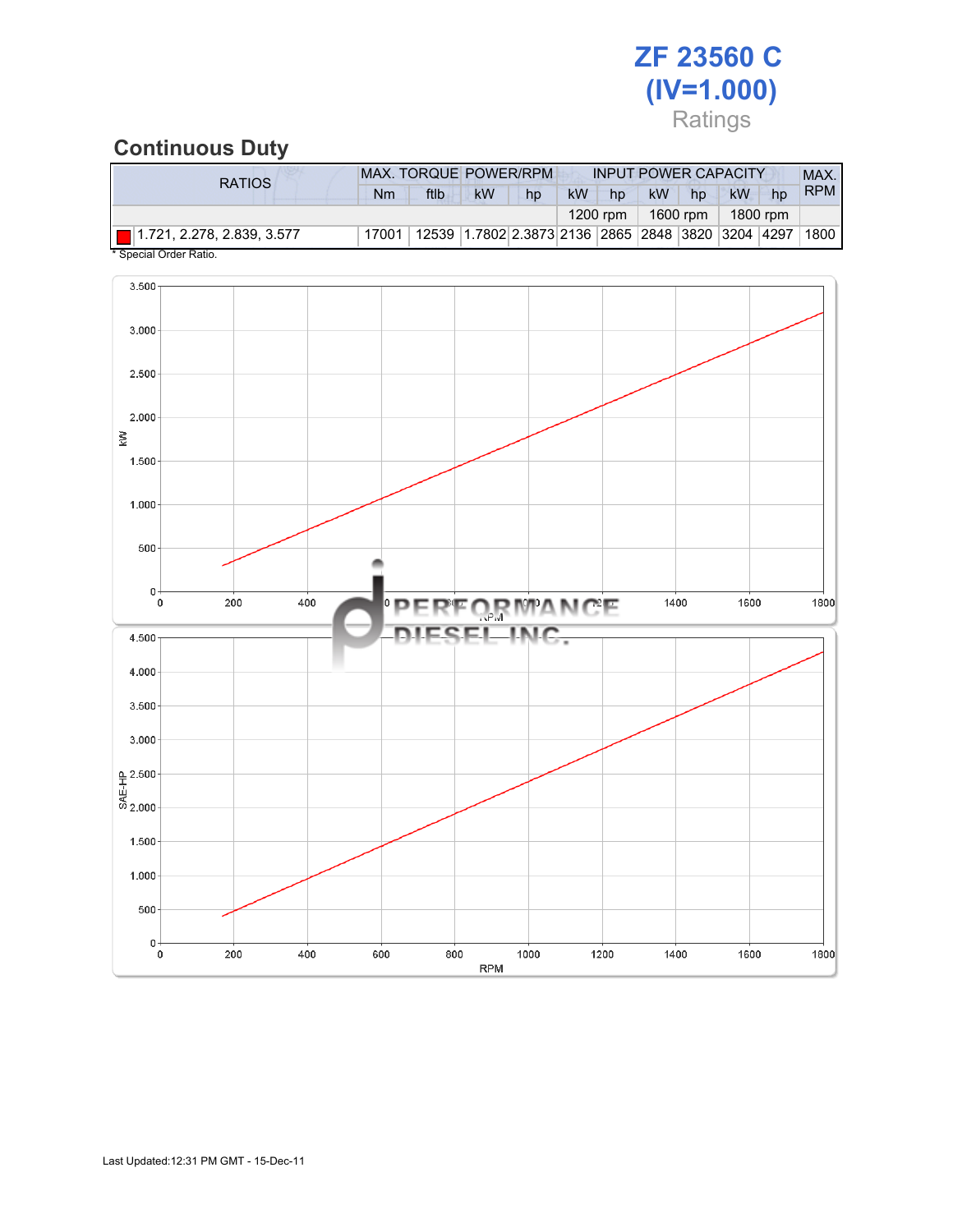



|                                                                                        | mm (inches)                                                                                                        |            |                |      |             |      |                |            |                      |              |  |                |                |
|----------------------------------------------------------------------------------------|--------------------------------------------------------------------------------------------------------------------|------------|----------------|------|-------------|------|----------------|------------|----------------------|--------------|--|----------------|----------------|
| $\overline{A}$                                                                         | B <sub>1</sub>                                                                                                     |            | B <sub>2</sub> |      | $B_3$ $B_4$ |      | H <sub>1</sub> |            | H <sub>2</sub>       |              |  | L <sub>1</sub> | L <sub>2</sub> |
| $\overline{\phantom{a}}$                                                               | 592 (23.3)                                                                                                         |            | 592 (23.3)     |      | Ξ.          |      | 440 (17.3)     |            | 1,113 (43.8)         | 1,217 (47.9) |  | 934 (36.8)     | 221 (8.70)     |
| Weight kg (lb)<br>Oil Capacity Litre (US qt)                                           |                                                                                                                    |            |                |      |             |      |                |            |                      |              |  |                |                |
| 2,600 (5,727)<br>180 (191)                                                             |                                                                                                                    |            |                |      |             |      |                |            |                      |              |  |                |                |
| $\leftarrow$ D<br>—<br>PERFORMANCE<br>DIESEL INC.<br><b>Output Coupling Dimensions</b> |                                                                                                                    |            |                |      |             |      |                |            |                      |              |  |                |                |
| mm                                                                                     | <b>Bolt Holes</b><br>B<br>C<br>$\overline{A}$<br>D<br>Diameter (E)<br>B A<br>$\mathbf{C}$<br>No.<br>in<br>in<br>in |            |                |      |             |      |                |            |                      |              |  |                |                |
| 435                                                                                    | mm<br>17.1<br>385                                                                                                  | in<br>15.2 | mm<br>330      | 13.0 | mm<br>35.0  | 1.38 | 20             | mm<br>27.4 | $\mathsf{I}$<br>1.08 |              |  |                |                |
|                                                                                        |                                                                                                                    |            |                |      |             |      |                |            |                      |              |  | E              |                |